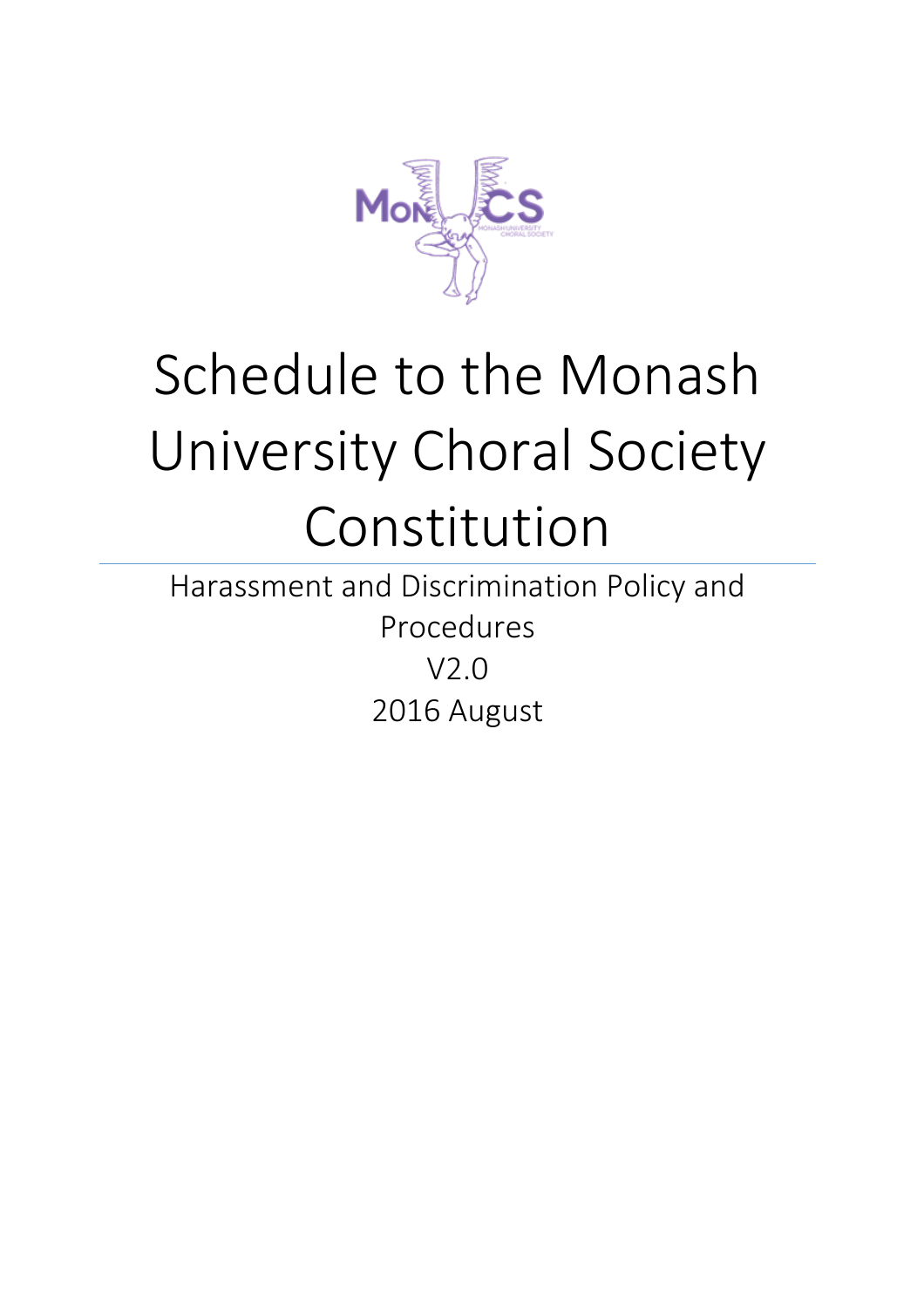# Harassment and Discrimination Policy and Procedures of the Monash University Choral Society

# **Part 1. Purpose and Definitions**

## **1.1. Purpose**

MonUCS, as an organisation, stands against all forms of discrimination and harassment, and positively promotes a safe environment. The purpose of the Harassment and Discrimination Policy is to outline what is not acceptable conduct between persons attending MonUCS events, whether they are members, staff (including but not limited to conductor(s), accompanist(s), soloist(s) and other paid music staff), guests, or other persons who attend official MonUCS events. The Procedures section then outlines what appropriate steps may be taken by the society to prevent further harm from occurring.

#### **1.2. Definitions**

- **1.2.1.** Definitions not covered in this document will take definition as per the MonUCS constitution, the Clubs & Societies constitution, or the MSA constitution, in that order.
- **1.2.2.** Harassment is conduct that annoys, threatens, intimidates, alarms, or puts a person in fear of their safety. Harassment is unwanted, unwelcomed and uninvited behavior that demeans, threatens, or offends the victim and results in a hostile environment for the victim. Harassing behavior may include, but is not limited to, epithets, derogatory comments, slurs and lewd propositions, physical assault, impeding or blocking movement, offensive touching, any physical interference with normal work or movement, and visual insults, such as derogatory posters or cartoons.
- **1.2.3.** Sexual harassment occurs when a person is subjected to unwanted sexual conduct and which makes a person feel offended, humiliated, and/or intimidated where that reaction is considered reasonable in the circumstances.
- **1.2.4.** Sexual harassment can take various forms such as:
	- a) unwelcome touching, hugging, or kissing; staring or leering or suggestive comments;
	- b) sending sexual material online or via email;
	- c) unwanted invitations to go out on dates or requests for sex;
	- d) insults and taunts based on a person's sex;
	- e) behaviour which would also be an offence under the criminal law, such as physical assault, indecent exposure, sexual assault, stalking or obscene communications.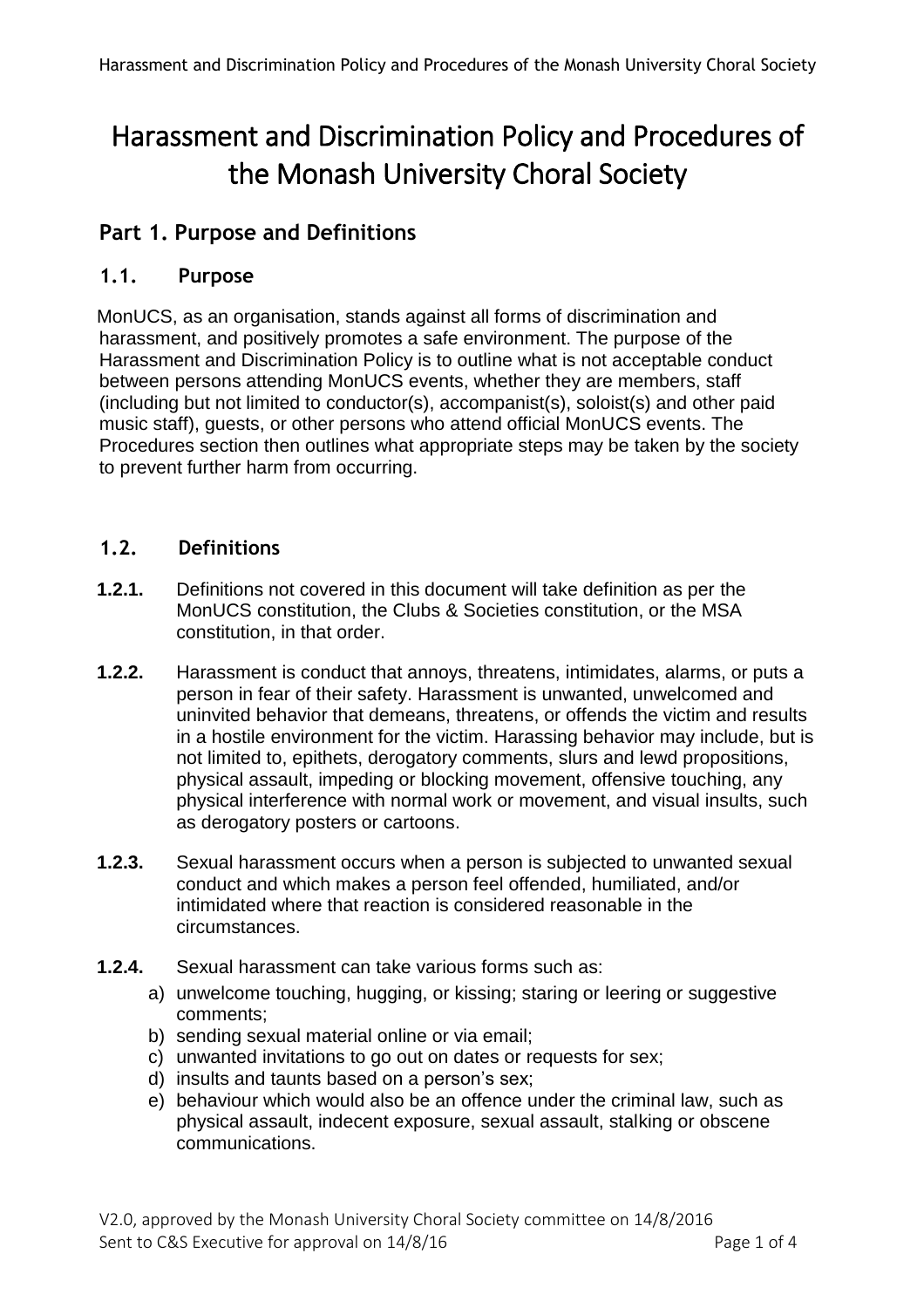Harassment and Discrimination Policy and Procedures of the Monash University Choral Society

- **1.2.5.** Bullying is repeated behaviour that can range from obvious verbal or physical assault to subtle psychological abuse. It can include:
	- a) physical or verbal abuse;
	- b) yelling, screaming, or offensive language;
	- c) excluding or isolating behaviour;
	- d) psychological harassment;
	- e) intimidation.
- **1.2.6.** All forms of harassment and bullying are defined as being unwanted or unwelcome. In certain settings, it may be unreasonable to accuse someone as having perpetrated harassment or bullying if they have not yet been warned that their behaviour is unwanted. Ideally, a warning would always be given. However, it is not practicable in other circumstances for this warning to occur, for example when the behaviour is violent or the complainant has fears for their safety.
- **1.2.7.** Harassment and bullying in all their forms may not be intended as such by the alleged perpetrator, who may not know how their behaviour appears to others. This makes it all the more important that warnings are given or statements made about how these actions make others feel. However, the way a person's actions are interpreted by the person receiving them often have more weight when complaints about harassment are being managed.
- **1.2.8.** Discrimination is treating, or proposing to treat, someone unfavourably because of a personal characteristic protected by the law. This includes bullying someone because of a protected attribute. Equal opportunity laws protect people from discrimination, sexual harassment, victimisation, and racial and religious vilification. Discrimination laws apply in the setting of publicly funded clubs and community organisations such as MonUCS. In Victoria, it is against the law to discriminate against someone because of a protected attribute, such as:
	- a) a disability, disease or injury, including work related injury,
	- b) parental status or status as a carer, where a person is responsible for caring for children or other dependents (does not cover those paid to provide care),
	- c) race, colour, descent, nationality, ancestry, or ethnic background,
	- d) age, whether young or old, or because of age in general,
	- e) sex, whether male, female, or intersex,
	- f) employment activity, for example because they ask questions or raise concerns about their rights or entitlements at work,
	- g) industrial activity, including being a member of an industrial organisation such as a trade union or taking part in industrial activity, or deciding not to join a union,
	- h) physical features, such as height, weight, size, hair, or birthmarks,
	- i) religious belief or taking part in religious activity,
	- j) pregnancy and breastfeeding,
	- k) taking part in lawful sexual activity,
	- l) sexual orientation or gender identity, whether gay, lesbian, bisexual, asexual, pansexual, transsexual, transgender, queer, genderqueer, or heterosexual,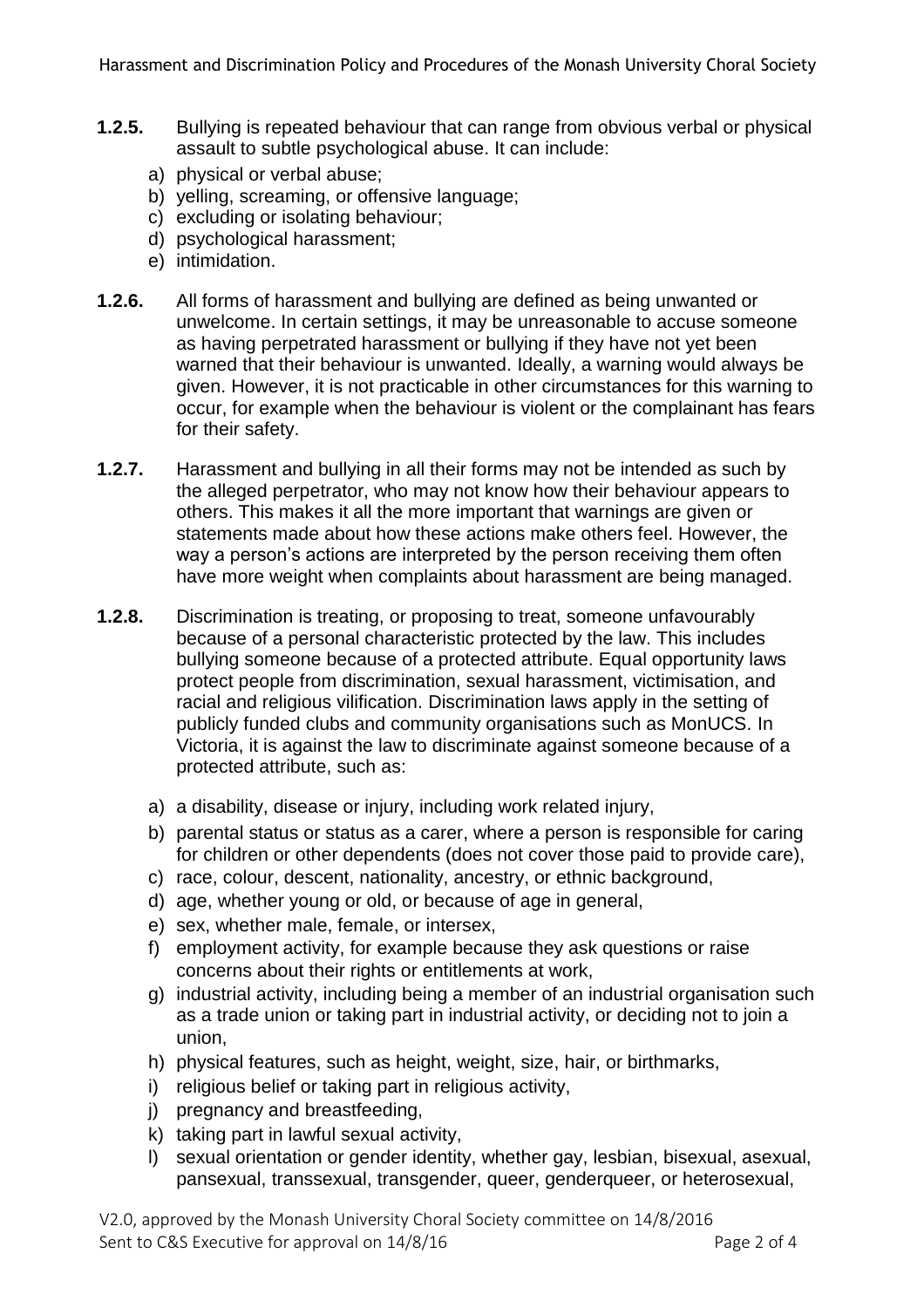- m) marital/relationship status, whether married, divorced, unmarried, single, or in a de facto or domestic relationship, be it monogamous or otherwise,
- n) political belief or taking part in political activity, or not taking part in political activity at all,
- o) an association with someone who has, or is assumed to have, one of these personal attributes.
- **1.2.9.** Discrimination can either be direct or indirect;
	- a) Direct discrimination takes place when an individual is disadvantaged or treated less favourably than another person.
	- b) Indirect discrimination happens when an unreasonable practice or policy appears to be fair because it treats everyone the same way, but is likely to disadvantage people from a particular group, where the onus for showing reasonableness rests on the persons implementing the practice or policy.
- **1.2.10.** What harassment and discrimination are not:
	- a) The members of the MonUCS committee, particularly the members of the executive, have responsibilities to manage and supervise other committee members, staff, and, on occasion, society members, particularly with regard to unsatisfactory performance of duties. Such management may include constructive critical feedback, and monitoring and review of work performance. The act of correcting fellow members and staff, pointing out areas for improvement, or invoking misconduct procedures does not in itself constitute harassment. The society committee members have a responsibility to establish and maintain a society free from harassment by offering constructive and legitimate advice and comments in a way that does not demean or humiliate other society members or staff.
	- b) Members of the musical staff providing feedback to the members, including but not limited to the pointing out of tone, rhythm, or other musical error.

## **Part 2. Policy**

#### **2.1. Policy Statement**

- **2.1.1.** The Monash University Choral Society is committed to making MonUCS a safe space for all to enjoy. MonUCS will take all reasonable steps to ensure an environment free from harassment, bullying, and discrimination
- **2.1.2.** Harassment, bullying, and discrimination will not be tolerated within MonUCS, any of its events or events that MonUCS participates in officially, such as the Intervarsity Choral Festival.
- **2.1.3.** The committee will actively take steps to prevent harassment, bullying, and discrimination, and to improve its management of any cases. This includes encouragement of members, particularly those on committee, to undergo Grievance Officer training.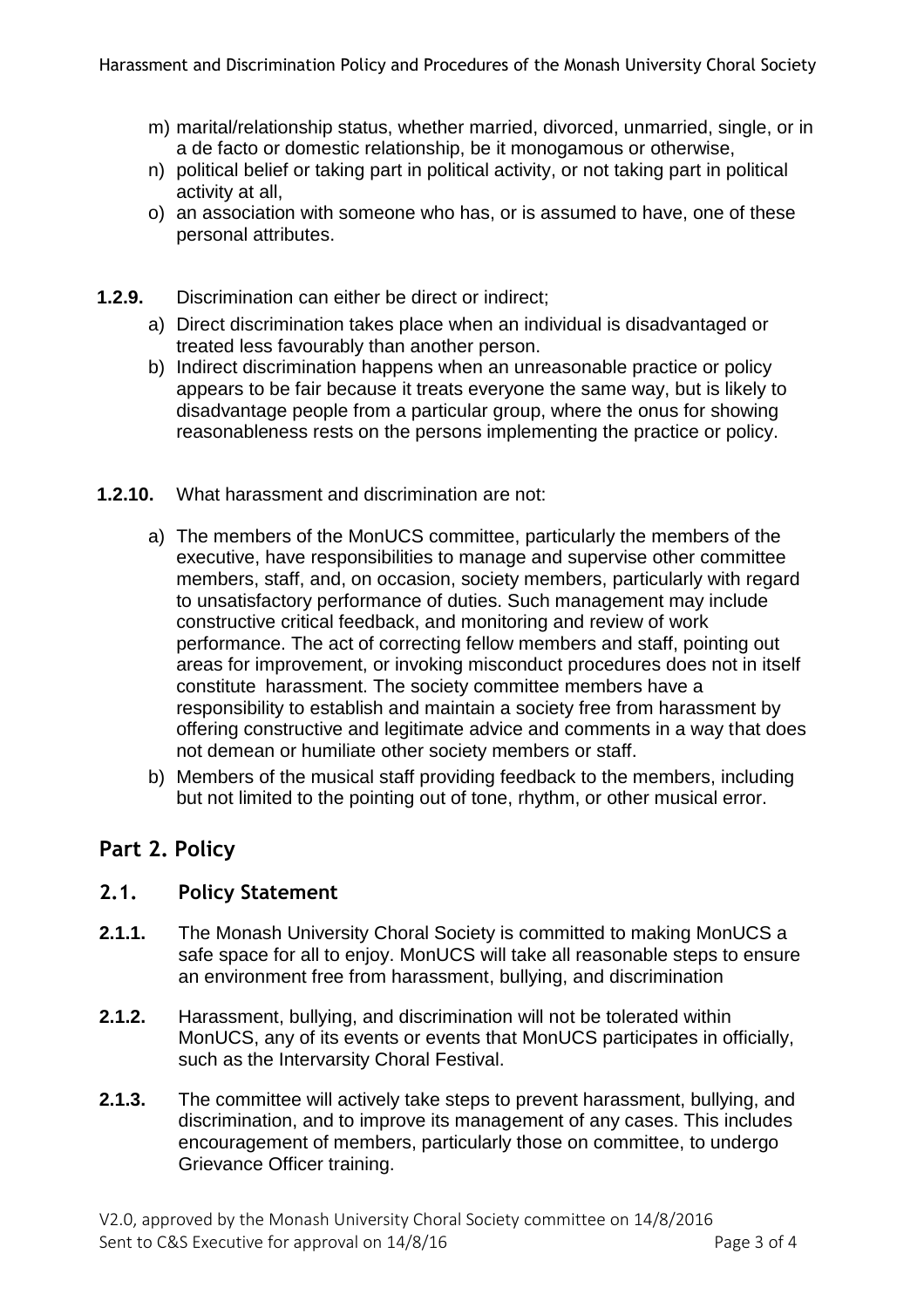## **Part 3. Procedures**

In the event of an incident of discrimination or harassment, there are numerous methods that can be employed to deal with said incident.

#### **3.1. Informal Complaints**

- **3.1.1.** When a complaint is brought to a Grievance Officer or committee member, there should firstly be direct discussion with the alleged instigator of said incident. Where an alleged instigator is asked to cease a certain behaviour, they should immediately do so.
- **3.1.2.** Complainants may ask a member of the committee, generally a member of the executive, to intervene and discuss the issue with alleged instigator. This may involve mediation between the complainant and alleged instigator.
- **3.1.3.** In the event that a person responsible for intervening in the reported issue feels that it is beyond the bounds of the informal complaint process, they may recommend to the complainant that they escalate the complaint to a formal one.

#### **3.2. Formal Complaints**

- **3.2.1.** A formal complaint is a higher level of management of a complaint, and may lead to serious consequences for those alleged to have harassed or discriminated against others. The nature of informal and formal complaints and the process involved should be communicated to a complainant before they make the decision as to which pathway they would like to pursue.
- **3.2.2.** To lodge a formal complaint, report the incident/issue to:
	- a) The society president or their delegate as approved by committee.
	- b) In the case of a complaint against the society president, the society secretary.
- **3.2.3.** A formal investigation usually involves requesting the complainant to provide a written statement outlining the specifics of the problem, a follow up interview being conducted with the complainant, an interview being conducted with the alleged harasser, as well conducting interviews with any witnesses.
- **3.2.4.** A formal complaint triggers a procedure that includes investigation, decisionmaking about whether the complaint can be substantiated, and the implementation of an action to remedy the complaint as authorised by the society committee.
- **3.2.5.** Confidential formal records will be kept of the investigation.Both parties to the complaint will be informed of the outcome of the complaint.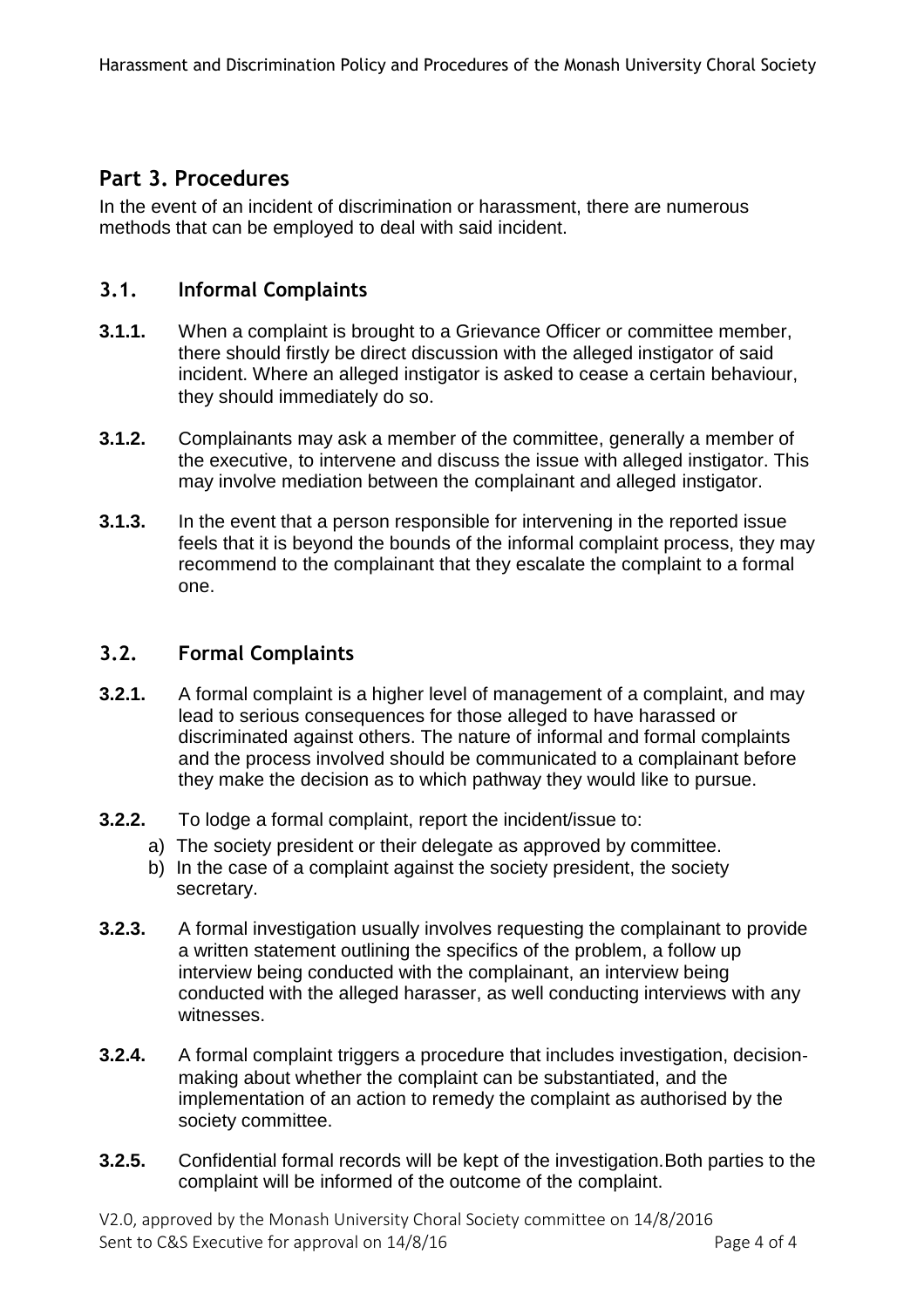- **3.2.6.** If the complainant believes that their complaint has not been appropriately dealt with at any stage of the complaint procedure, or should they otherwise decide to do so, the complainant may refer their complaint to the society executive or committee as a whole.
- **3.2.7.** If a complaint pertains to a number of members of the executive, or the complainant believes there is a conflict of interest within the executive's ability to investigate the matter, the complaint may be referred to the Clubs & Societies Council Executive.
- **3.2.8.** Guiding principles of investigation:
	- a) Confidentiality Only the persons directly involved in making or investigating a complaint, witnesses, or any other person who needs to be involved in the complaint to ensure a suitable resolution is achieved will be involved in the complaints process and/or have access to information about the complaint.
	- b) Impartiality Both sides will have an opportunity to present their version of events. No assumptions will be made and no action will be initiated until all relevant information has been collated and duly considered.
	- c) Support Both sides are entitled to have a support person present during the complaint process. Support can be provided by any person chosen by the parties.
	- d) Victimisation No action will be taken against anyone for making a genuine complaint or helping someone make a complaint. Members who engage in the victimisation of persons who have made a complaint and/or against an alleged harasser will be subject to a disciplinary process.
	- e) Timeliness All complaints are to be dealt with as expeditiously as is practicable.
- **3.2.9.** There are occasions where immediate action to prevent further harm may need to be taken. On these occasions, the society president, or if appropriate, the society secretary, may take any actions from clause 3.2.11 of these procedures required to alleviate the situation.
- **3.2.10.** In the case of substantiated claims, the following disciplinary actions may be taken. The severity of the incident and whether the instigator has been sanctioned as per these procedures previously will be taken into account when deciding on the appropriate action.
	- a) Verbal warning
	- b) Written warning
	- c) Removal from activity this includes but is not limited to removal from rehearsals, social activities or camp. In the case of camp, where the person does not have their own transport, they will be sent home in a taxi at their own expense.
	- d) Removal of ability to sing in concert(s) for a period of time
	- e) In the case of appointed members, removal from their position by a meeting of the elected members of committee as per the Schedule to the Constitution.
	- f) In the case of elected members of committee, a motion to remove them from their position at a general meeting of society members (requires a simple majority) as per the Schedule to the Constitution.